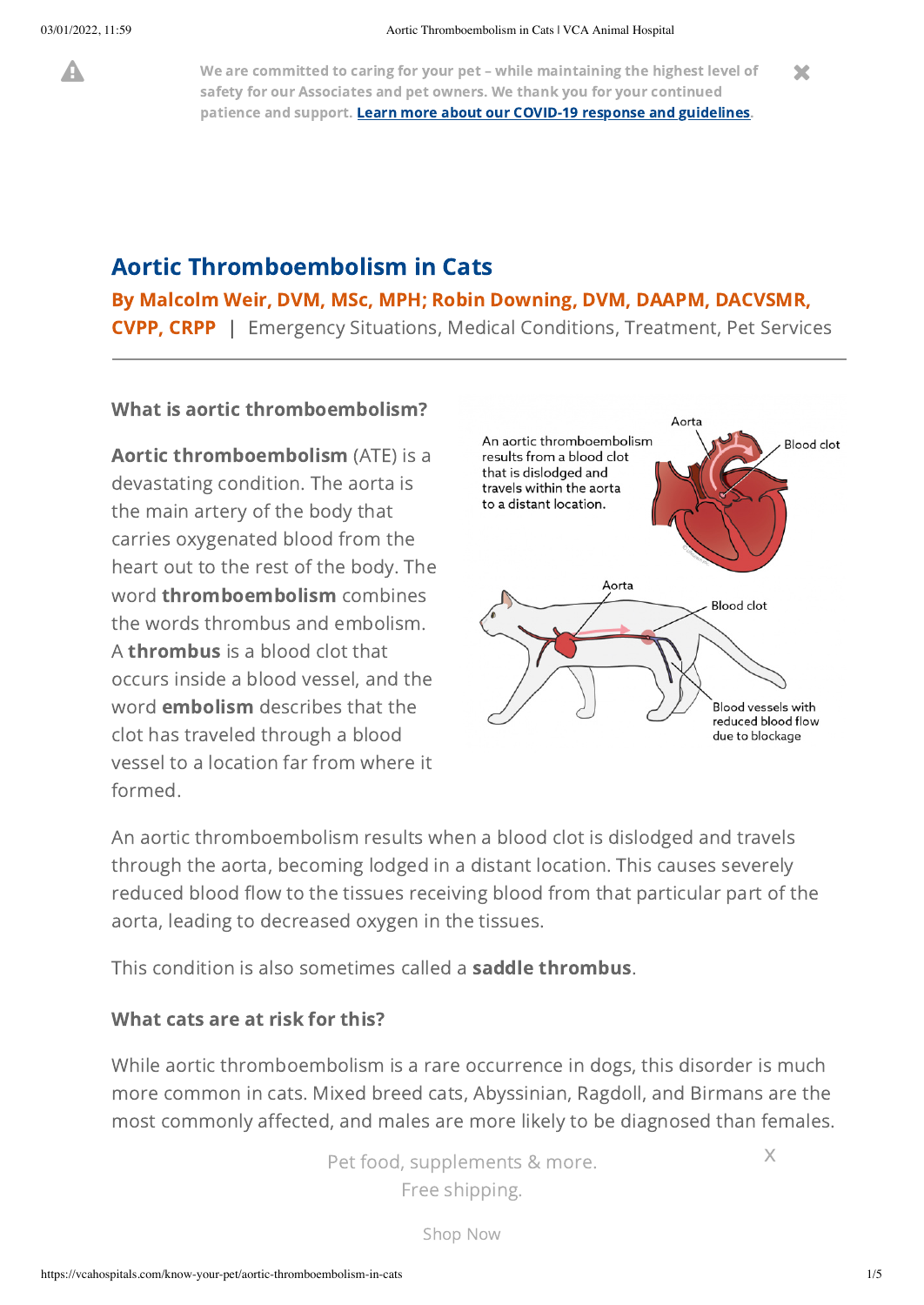## *"While aortic thromboembolism is a rare occurrence in dogs, this disorder is much more common in cats."*

Affected cats may have underlying heart disease called **hypertrophic** cardiomyopathy, in which the heart muscle thickens and the lower heart chambers (ventricles) decrease in size (see handout "Cardiomyopathy in Cats" for further information on this type of heart disease).

Aortic thromboembolism can also be associated with cancer or with a body-wide generalized infection called sepsis.

### What are the signs of aortic thromboembolism?

Sudden paralysis and pain, usually in the rear legs, are the most common clinical signs of aortic thromboembolism, although weakness and lameness may be seen. If the rear limbs are affected, there may be decreased or absent pulses in the femoral arteries of the rear legs. Sometimes a front leg is involved. Rapid breathing or difficulty breathing may also be seen. The cat may vocalize from pain and may act anxious. Occasionally the cat will vomit. The nailbeds and footpads may be pale or bluish. The cat may also experience a lower than normal body temperature. Sometimes the heart will sound abnormal through a stethoscope, with a murmur or irregular heartbeat being heard.

### How is aortic thromboembolism treated?

Initially, cats may need to be treated as inpatients, because they may have serious co-existent disease like congestive heart failure (CHF). They may be quite painful and anxious. Supplemental oxygen therapy may be beneficial. Initially, affected legs should be handled minimally. As blood flow returns, physical therapy (passive extension and flexion of the legs) may speed full recovery. Affected cats may need assistance with urinating and defecating. It is best to restrict activity as treatment starts, and the main goal is to keep the cat stress free.

## *"It is best to restrict activity as treatment starts, and the main goal is to keep the cat stress free."*

Free shipping. Pet food, supplements & more.

x

condition called hepatic lipidosis or fattor  $\mathcal{S}$  hop. Now fattor can be fattor can be fattor can be fattor can be fattor can be fattor can be fattor can be fattor can be fattor can be fattor can be fattor can be fatto Shop Now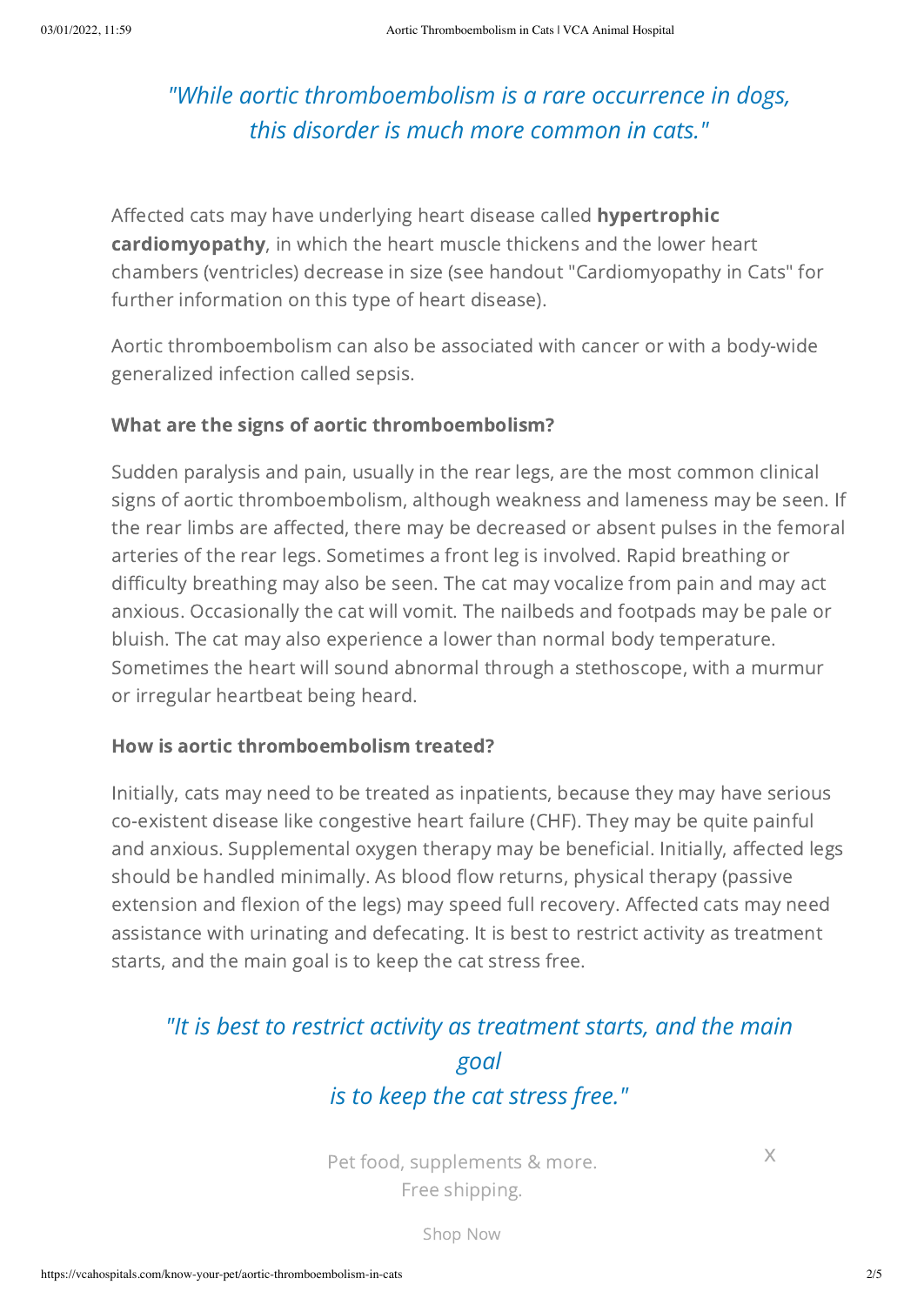#### 03/01/2022, 11:59 Aortic Thromboembolism in Cats | VCA Animal Hospital

Surgical removal of the aortic thromboembolism is typically not recommended, as these are high-risk patients from their severe heart disease.

Aspirin, and a similarly acting drug called clopidogrel (brand name Plavix®), is theoretically beneficial during and after an episode of aortic thromboembolism but should only be used under the direct supervision of your veterinarian. These drugs work by preventing platelets (blood cells that assist with blood clotting) from clumping together to form a clot while flowing through the blood vessels.

Recently, an anti-blood-clotting medication called low molecular weight heparin (LMWH) has been proposed for long-term prevention of aortic thromboembolism in cats.

Finally, the cat's heart disease should be treated as is appropriate for the type and severity of the disease.

## If a cat survives an aortic thromboembolism, is there any monitoring that should be done? What can be expected?

Blood work should be monitored in order to improve the management of heart disease. Blood clotting tests will be performed if anti-clotting medication is used. The cat's legs will be evaluated to assess the clinical response to therapy. There is a high rate of recurrence of blood clot formation.

There may be permanent nervous system damage, or the hind leg muscles may be adversely affected. There may be sudden death, usually associated with irregular heartbeats secondary to increased levels of potassium in the blood.

## *"The expected course of this disorder is days to weeks for full recovery of function to the legs, but the prognosis in general is very poor."*

The expected course of this disorder is days to weeks for full recovery of function to the legs, but the prognosis in general is very poor. Long-term prognosis varies between two months to several years; however, the average is approximately a few months with treatment. Most cats that survive the initial episode will be on some type of medication to prevent blood clotting (anticoagulant therapy) and may require frequent re-evaluations and an indoor lifestyle.

Contributors: Malcolm Weir, DVM, MSc, MPH; Robin Downing, DVM, DAAPM, DACVSMR,

Pet food, supplements & more. Free shipping.

x

[Shop](https://vcahospitals.com/shop/?utm_source=Hospital%20Site&utm_medium=KYP%20CTA&utm_campaign=coronavirus&utm_content=Pet%20Food%20More&utm_term=Shop%20Now) Now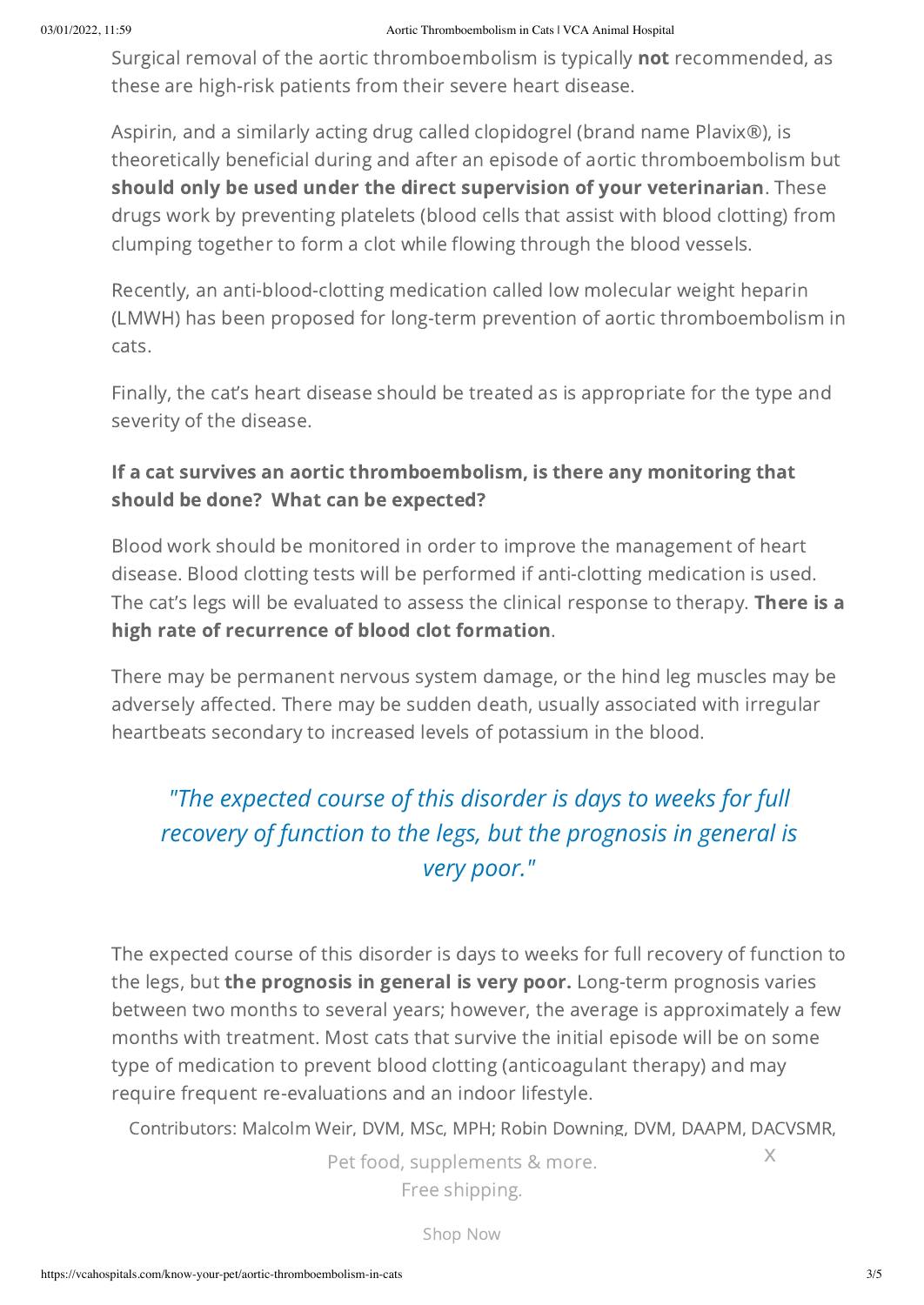Veterinarian approved Heart Care products

[View](https://vcahospitals.com/shop/category/vca_master-vca-allcategories-supplements-heartcare) Now >

# Find a Local VCA

We're here for you and your pet.

FIND A [HOSPITAL](https://vcahospitals.com/find-a-hospital)

*What else can we help you find?*

Fetch!

Pet food, supplements & more. Free shipping.

[Shop](https://vcahospitals.com/shop/?utm_source=Hospital%20Site&utm_medium=KYP%20CTA&utm_campaign=coronavirus&utm_content=Pet%20Food%20More&utm_term=Shop%20Now) Now

x

Q